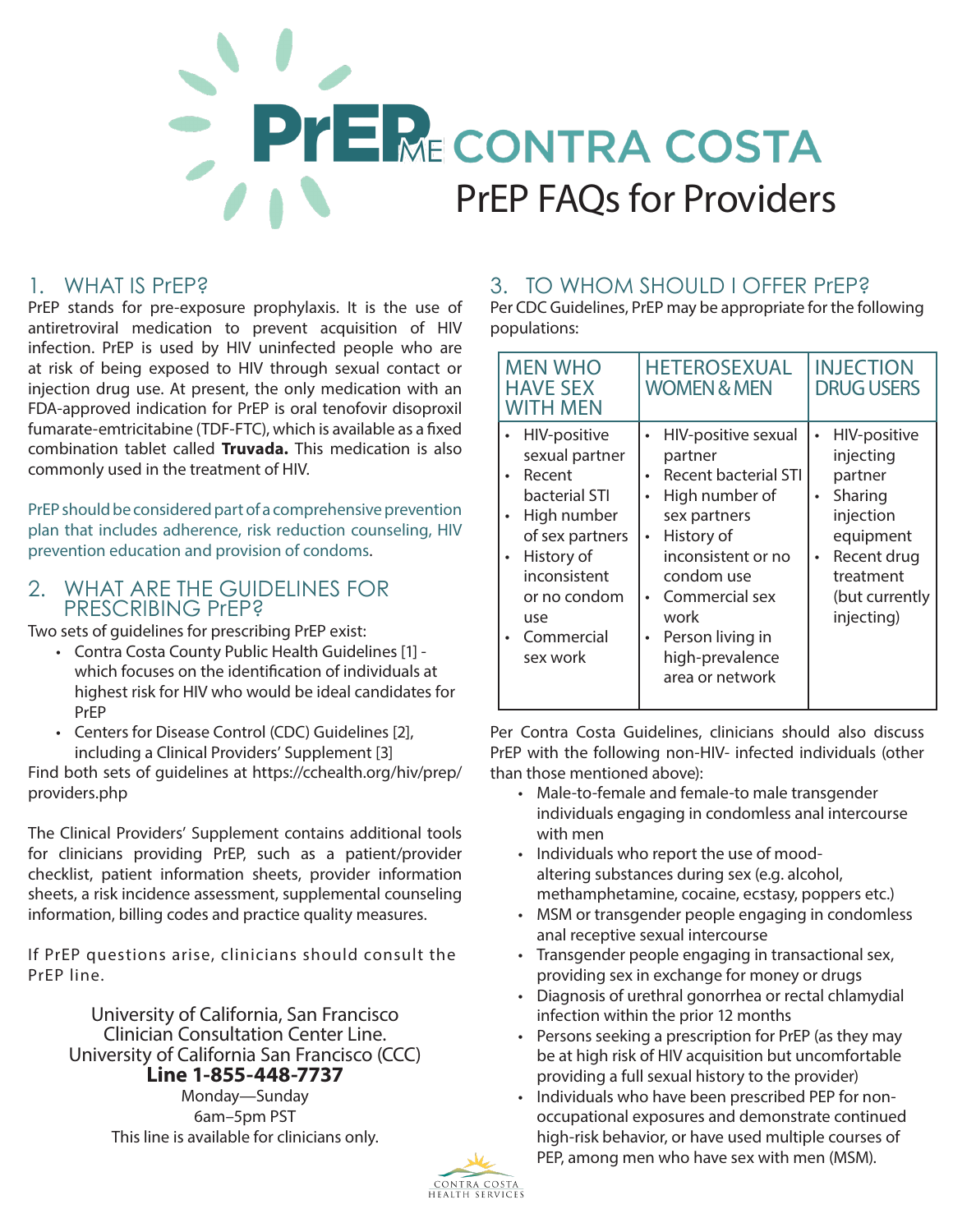# 4. WHO CAN PRESCRIBE PREP?

Any licensed prescriber can prescribe TDF-FTC as PrEP. Specialization in Infectious Disease or HIV Medicine is NOT required. In fact, primary care providers who see members of populations at high risk of HIV on a routine basis should consider offering PrEP to all eligible patients.

# 5. HOW IS TDF-FTC FOR PREP PRESCRIBED?

TDF-FTC for oral PrEP is taken once daily by mouth. No other dosing strategy is currently recommended.

PrEP should be discontinued immediately if: (1) the patient becomes HIV-infected, or (2) the patient experiences toxicities or symptoms that cannot be managed. Condoms and supportive counseling, both for adherence and risk reduction, are required.

| IST                                       | 30 days of medication (1 month)                                                                                    |
|-------------------------------------------|--------------------------------------------------------------------------------------------------------------------|
| PRESCRIPTION:                             | without refill)                                                                                                    |
| 2ND                                       | 60 days of medication (1 month                                                                                     |
| PRESCRIPTION:                             | with 1 refill)*                                                                                                    |
| <b>SUBSEQUENT</b><br><b>PRESCRIPTIONS</b> | 90 days of medication (1 month<br>with 2 refills; each prescription<br>must be preceded by a negative<br>HIV test) |

\*HIV testing only indicated if concern for acute HIV infection exists.

### 6. WHAT IS THE EVIDENCE BASE FOR PrEP?

Clinical trials of oral daily PrEP show these results:

| <b>STUDY</b>                                                         | <b>POPULATION</b>              | N     | <b>RESULTS</b>                                        |
|----------------------------------------------------------------------|--------------------------------|-------|-------------------------------------------------------|
| iPrEX [6] Brazil,<br>Ecuador, Peru, S.<br>Africa, Thailand,<br>U.S.A | <b>MSM</b>                     | 2,499 | 44% efficacy<br><b>TDF-FTC</b>                        |
| <b>Partners PrEP</b><br>Study [7] Kenya,<br>Uganda                   | Heterosexual<br>Couples        | 4,758 | 67% efficacy<br>TDF<br>75% efficacy<br><b>TDF-FTC</b> |
| TDF2 Study [8]<br>Botswana                                           | Young men and<br>women         | 1,200 | 62% efficacy<br><b>TDF-FTC</b>                        |
| Bangkok<br><b>Tenofovir Study</b><br>(BTS) [9] Thailand              | <b>Injection Drug</b><br>Users | 2,400 | 49% efficacy<br>TDF                                   |

\*Overall risk reduction; intention to treat analysis.

Studies among women only are discussed in question 11.

## 7. HOW IMPORTANT IS ADHERENCE TO PREP?

**Adherence is critical.** In all PrEP clinical trials to date, PrEP efficacy appeared to depend on adherence [12, 13]. According to a dedicated analysis of adherence of those trials, PrEP was non-efficacious when adherence was low, but when moderate or high adherence was achieved, efficacy was modest or relatively high, respectively [13]. Among the study subjects with detectable plasma tenofovir levels in iPrEx, Partners PrEP, TDF2 and BTS, efficacy ranged from 74 to 92% [6, 7, 8, 9].

Adherence to PrEP was also found to be highly associated with reduction of HIV risk in an open-label study (iPrEX OLE) [14]. Among participants with drug detected by dried blood spot, HIV incidence ranged from 4.7 infections per 100 person-years (no drug detected) to 0.6 per 100 person-years (two to three tablets per week). There were no HIV infections in participants using four or more tablets per week.

Another study suggested that an "on demand" regimen (i.e., use of PrEP just before and after sex) might also reduce HIV acquisition among MSM (IPERGAY [15]), although the frequency of sexual acts among men in that study was high enough that they closely approximated four tablets weekly (which, as mentioned above, provides very high levels of protection). The effectiveness of "on demand" PrEP among those using PrEP less frequently is unknown. At this time, the only recommended PrEP dosing strategy is daily [16].

## 8. HOW QUICKLY DOES PrEP PROVIDE **PROTECTION?**

Data from pharmacokinetic studies suggest that individuals need to take PrEP for:

- At least 7 days to achieve protective levels in rectal tissue and plasma [3,17]
- At least 20 days to achieve protective levels in cervicovaginal tissue

# 9. IS PrEP SAFE?

**TDF-FTC as PrEP is considered safe and well-tolerated.** Although TDF-FTC has caused renal toxicity and decreased bone mineral density when used for HIV treatment and

administered for months and years, in PrEP studies to date, TDF-FTC has not caused serious safety concerns [5, 18, 19].

PrEP is considered safe for women of child-bearing age. Available data suggest that TDF-FTC does not increase risk of birth defects, although there are not enough data to exclude the possibility of harm. TDF-FTC is considered in Pregnancy Class B. PrEP is often used in pregnancy if the risk of ongoing HIV transmission is sufficiently high (such as in a sero-different partnership) and because pregnancy itself is associated with an increased risk of HIV acquisition. Per CDC guidelines, if

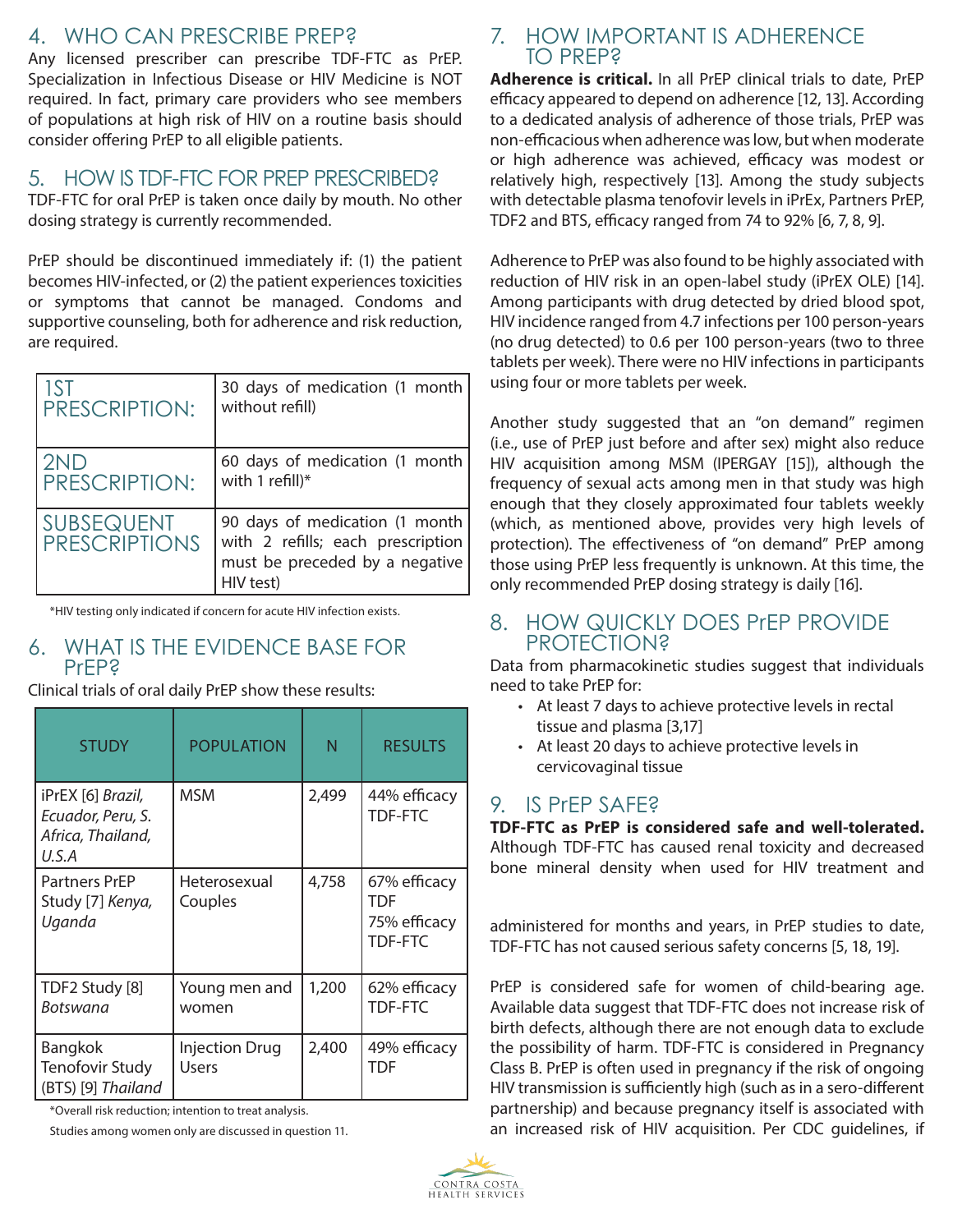pregnancy is intended in a sero-different relationship, PrEP can also be used periconceptionally by the uninfected partner to reduce the risk of sexual HIV acquisition. Expert consultation is recommended for these couples.

Since TDF-FTC is actively eliminated by the kidneys, it should be co-administered with care in patients taking medications that are eliminated by active tubular secretion (e.g., acyclovir, adefovir dipivoxil, cidofovir, ganciclovir, valacyclovir, valganciclovir, aminoglycosides and high-dose or multiple NSAIDs). Drugs that decrease renal function may also increase concentrations of TDF-FTC.

# 10. WHO IS NOT ELIGIBLE FOR PREP?

- HIV-positive people. Individuals must be confirmed as HIV-negative before initiating PrEP. Excluding those with acute HIV infection is critically important, as there is a risk of developing resistant HIV if they are inadvertently started on TDF-FTC as PrEP. (TDF-FTC is an appropriate component of a regimen to treat HIV, but must be combined with an additional agent from another class of antiretroviral to provide effective treatment.)
- People with renal insufficiency. Providers should confirm that the patient's calculated creatinine clearance is > 60 mL/minute (Cockcroft-Gault formula) before initiating PrEP.

Additionally, those who indicate that they are not ready to adhere to daily oral TDF-FTC should not be prescribed PrEP (since efficacy is extremely limited when patients do not adhere, as described above).

# 11. DOES PREP WORK IN WOMEN?

Current clinical guidelines include women as appropriate candidates for PrEP. As with all PrEP patients, adherence is critical. Two trials of PrEP in women were stopped early for futility by their respective data safety and monitoring boards [20, 21].

A determination of futility is made when it appears that no evidence of efficacy would be found in the future based on the results collected up to that point. Low adherence among the participants was thought to be a substantial factor in the futility finding. Other studies that included both men and women (TDF-2, Partners PrEP) in which higher levels of adherence were achieved did show efficacy among women. Recent data suggest that women may need higher levels of adherence than men, in order to achieve protective levels of drug in the female genital tract.

# 12. CAN ADOLESCENTS TAKE PREP?

PrEP is an important HIV prevention tool for adolescents. Tenofovir/Emtricitabine was approved by the FDA for PrEP in adolescents on May 15,2018 [23].

The addition of the adolescent indication is backed by a single-arm, open-label clinical trial, ATN113, conducted in HIV-negative individuals 15-17 years old by the Adolescent Medicine Trials Network for HIV/AIDS [24].

Note: Minors age 12 or older may request testing and consent to medical care related to the diagnoses and treatment of Sexually Transmitted Diseases/HIV (Cal. Family Cord 6926).

#### 13. WHAT BASELINE ASSESSMENT IS REQUIRED FOR INDIVIDUALS BEGINNING PREP?

The most important aspect of the baseline assessment is ascertaining that the patient is not already HIV-infected. HIV testing should be conducted immediately prior to starting PrEP, ideally on the same day the prescription is provided.

Contra Costa Guidelines recommend that baseline testing should be conducted with a lab-based fourth-generation (preferred) or viral load (for a list of FDA-approved thirdand fourth-generation tests, go to http://www.cdc.gov/hiv/ testing/lab/guidelines).

For patients with symptoms of acute infection or for those whose antibody test is negative but who have reported condomless sex or needle-sharing in the past month, a nucleic acid amplification test (NAAT, viral load) for HIV is preferred prior to initiating PrEP.

CDC Guidelines recommend the following baseline HIV testing: baseline testing should be conducted with any HIV test other than an oral rapid test due to that test's lower sensitivity. (A whole blood rapid test is acceptable.) For patients with signs/ symptoms of acute HIV infection within the prior four weeks, the following options are suggested (see algorithm on p. 33 of the CDC Guidelines):

- Retest antibody in one month; defer PrEP decision.
- Send blood for HIV antibody/antigen assay (i.e., fourth generation HIV testing). If the patient is negative, it is acceptable to initiate PrEP.
- Send blood for HIV-1 viral load (VL) assay. If the patient has VL<50,000 copies/mL, PrEP should be deferred while testing is repeated. If the VL is below the level of detection of the assay, and the patient has no signs/ symptoms on that day, it is acceptable to initiate PrEP. In all other scenarios (e.g. VL>50,000, which is consistent with a diagnosis of HIV infection; signs/

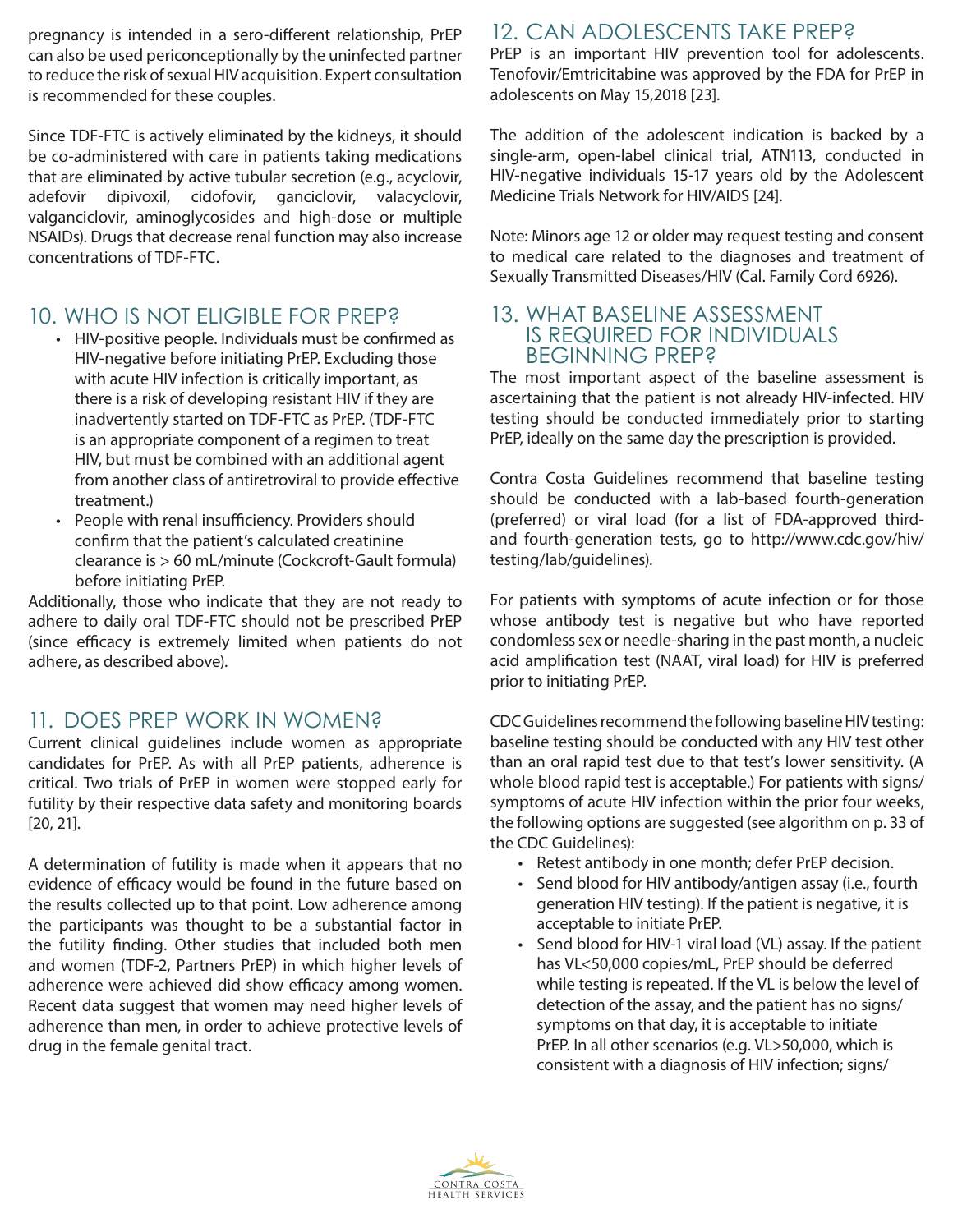symptoms present on day of blood draw, which is concerning for acute HIV infection), PrEP should be deferred.

Additionally, it is important to screen for hepatitis B virus (HBV) infection prior to starting PrEP. Those found to be susceptible to HBV (absence of Hepatitis B surface antibody, or sAb, in serum) should be offered HBV vaccination. If active HBV infection is diagnosed, TDF-FTC can be initiated for both HBV treatment and HIV prevention. Later, if TDF-FTC is discontinued for HIV prevention an alternative, treatment for active HBV must be continued to avoid a flare [25].

**Emerging PrEP Initiation Strategy:** Some jurisdictions start a standard PEP regimen of an integrase inhibitor (InSTI) plus TDF-FTC if acute HIV infection is suspected based on symptoms and if results of HIV NAAT testing are pending. If the NAAT test is negative, the InSTI is discontinued and TDF-FTC is continued as PrEP. If HIV viremia is detected, resistance testing is obtained and the patient it continued on the TDF-FTC plus InSTI regimen as antiretroviral therapy (ART) to treat infection (Personal communication, Dr. Matthew Golden, April 9, 2016).

#### 14. WHAT ADDITIONAL SUPPORT AND ONGOING ASSESSMENT ARE REQUIRED FOR PATIENTS ON PREP?

As mentioned above, PrEP should be prescribed as part of a combination prevention plan. Studies of PrEP have involved substantial support, including HIV testing more frequently than recommended in real-world management, intensive adherence and risk reduction counseling, HIV prevention education and condom provision.

At minimum, while patients are on PrEP, Contra Costa County and CDC Guidelines recommend the following:

| Monitoring                                                                                                                                                                                   | Frequency                                                                                                                 |  |
|----------------------------------------------------------------------------------------------------------------------------------------------------------------------------------------------|---------------------------------------------------------------------------------------------------------------------------|--|
| Prevention and medication<br>support                                                                                                                                                         | At every visit                                                                                                            |  |
| Assess adherence                                                                                                                                                                             |                                                                                                                           |  |
| Provide risk reduction counseling                                                                                                                                                            |                                                                                                                           |  |
| Offer condoms                                                                                                                                                                                |                                                                                                                           |  |
| <b>Laboratory testing</b>                                                                                                                                                                    |                                                                                                                           |  |
| <b>HIV testing</b>                                                                                                                                                                           |                                                                                                                           |  |
| Contra Costa County<br>recommendations: Lab<br>Based 4th generation Ag/Ab<br><b>HIV test or HIV Viral Load</b><br>CDC quidelines - Any testing<br>$\bullet$<br>except oral rapid HIV testing | Every 3 months<br>and whenever<br>there are of<br>acute infection<br>(serologic<br>screening test<br>and HIV RNA<br>test) |  |

| <b>STD Screening</b>                                                                                                                                                                                                                             |                                                                                                                                                                                                                      |  |
|--------------------------------------------------------------------------------------------------------------------------------------------------------------------------------------------------------------------------------------------------|----------------------------------------------------------------------------------------------------------------------------------------------------------------------------------------------------------------------|--|
| NAAT to screen for<br>Gonorrhea and Chlamydia.<br>Advocate for 3 or 4-site<br>testing: pharyngeal, rectal,<br>urethral, and vaginal (if<br>applicable)<br>Rapid Plasma Reagin (RPR)<br>or Treponemal IgG<br>Inspection for anogential<br>lesions | Screen for symptoms:<br>At every visit<br>Test for syphilis<br>• Every 3 months<br>Test for<br>Gonorrhea and<br>Chlamydia<br>Every 3<br>٠<br>months, even if<br>asymptomatic<br>Whenever<br>symptoms are<br>reported |  |
| Monitoring                                                                                                                                                                                                                                       | Frequency                                                                                                                                                                                                            |  |
| Hepatitis C antibody test                                                                                                                                                                                                                        | At least every 12<br>months for:<br>People who<br>use drugs<br>Men who have<br>sex with men<br>• People with<br>multiple sexual<br>partners                                                                          |  |
| Serum creatinine and calculated<br>creatinine clearance                                                                                                                                                                                          | At 3 months after<br>initiation, then every 6<br>months                                                                                                                                                              |  |
|                                                                                                                                                                                                                                                  |                                                                                                                                                                                                                      |  |

### 15. WILL PREP BE COVERED FOR MY PATIENTS?

**Many insurance plans cover PrEP.** TDF-FTC is on the California Medi-Cal formulary. Medi-Cal completely covers the cost of TDF-FTC as PrEP as well as medical visits and laboratory testing. Prior authorization is NOT required.

Several programs have been established to help cover the cost of PrEP and associated care. Contact our PrEP Navigator at (925) 313-6771 for more information.

#### 16. IF I TAKE CARE OF BOTH MEMBERS OF A SERO-DIFFERENT COUPLE, IS IT PREFERABLE TO TREAT JUST THE HIV-POSITIVE PARTNER, JUST THE HIV-NEGATIVE PARTNER OR BOTH?

**The Contra Costa County Public Health Department and national experts recommend that all people with HIV be treated, regardless of clinical status or CD4 cell count** [26, 27]. Virologic suppression of the HIV-infected partner protects his or her health and the health of the HIV-uninfected partner [28].